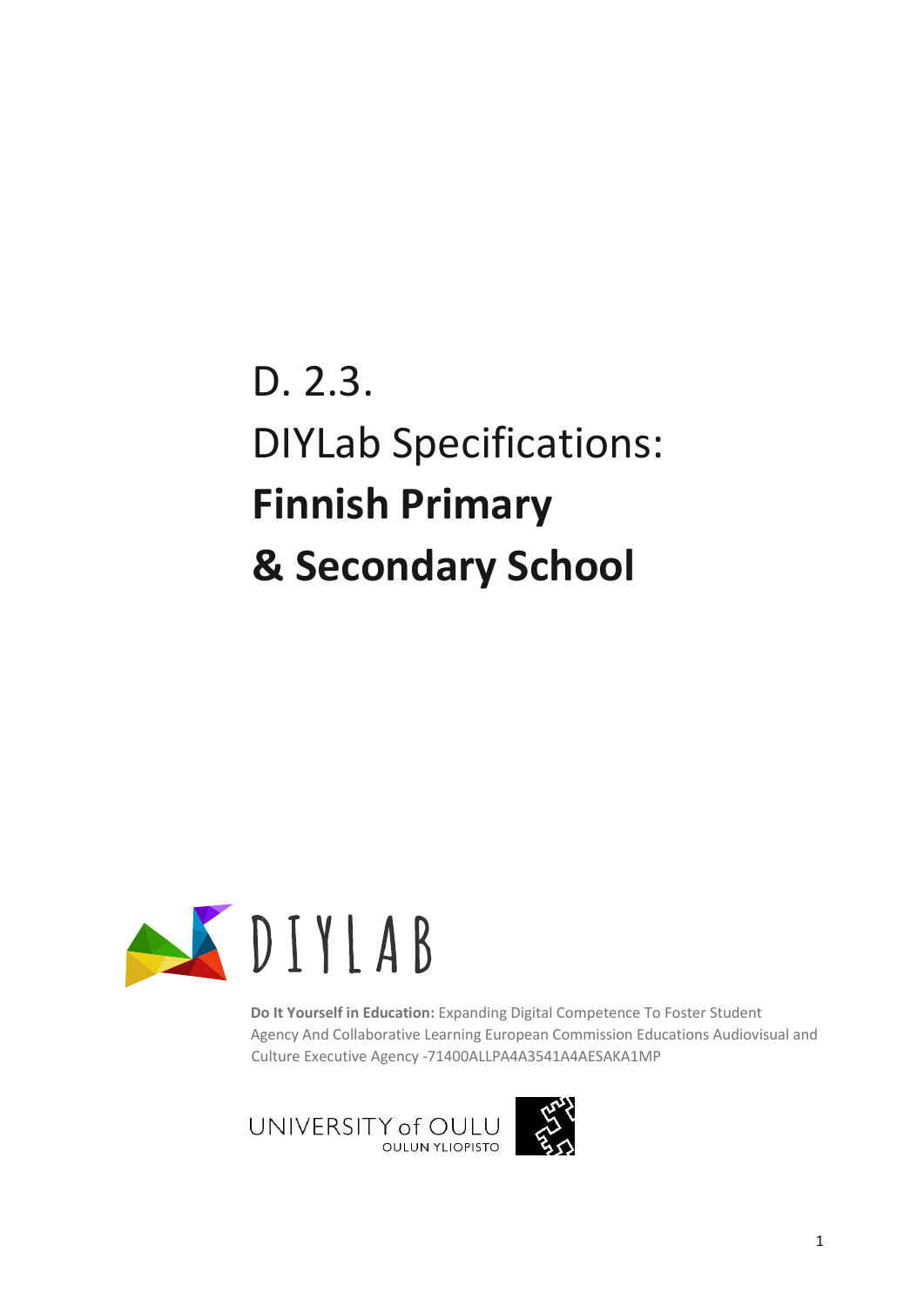#### **2.3. DIY Lab Specifications - Finnish Primary & Secondary School**

Authors: University of Oulu. Antti Peltonen, Mikko Ojala, Paula Airaksinen, Esa Niemi

Collaborators: Oulu University Teacher Training School Kerttuli Saajoranta, Seija Blomberg, Pasi Hieta, Kari Kumpulainen

### **1. INTRODUCTION**

This report reflects the process and the outcomes of the design of the DIY Lab. Its aim is to sum up the explorations and decisions, made by the primary and secondary teachers of Teacher Training school of The University of Oulu. They are the group, which will be in charge of the implementation of DIYLab (WP4). The formation is part of the process initiated in WP1.

Teacher Training school of The University of Oulu has two separate school units which are operating in different locations: Koskela-primary school and Linnanmaa-secondary school. The schools are teacher training schools and they have regularly teacher students practicing, in other respect they are about ordinary local schools.

The timeframe for the planning activity was between July and December 2014. The main work for the report was done with the 13 primary and secondary teachers, with principals and with the support of three researchers of the University of Oulu.

Planning of DIYLab and preparation started at October 2014. First meetings for implementation were between university experts, school principals and key teachers. Since then both schools have had briefing sessions for all teachers. Teachers who will implement DIYLab activities have had several more specified sessions.

To support planning, university opened Moodle-online environment, where teachers can discuss with each other in native language and find topic related resources, like net videos and links to materials.

The four key topics of the DIYLab specification are:

- 1. What is DIY philosophy and what are the pedagogical principles inside it?
- 2. From the vision to the classroom What DIYLab means in our school?
- 3. The tools,devices and applications etc.
- 4. Relation between DIYLab and curriculum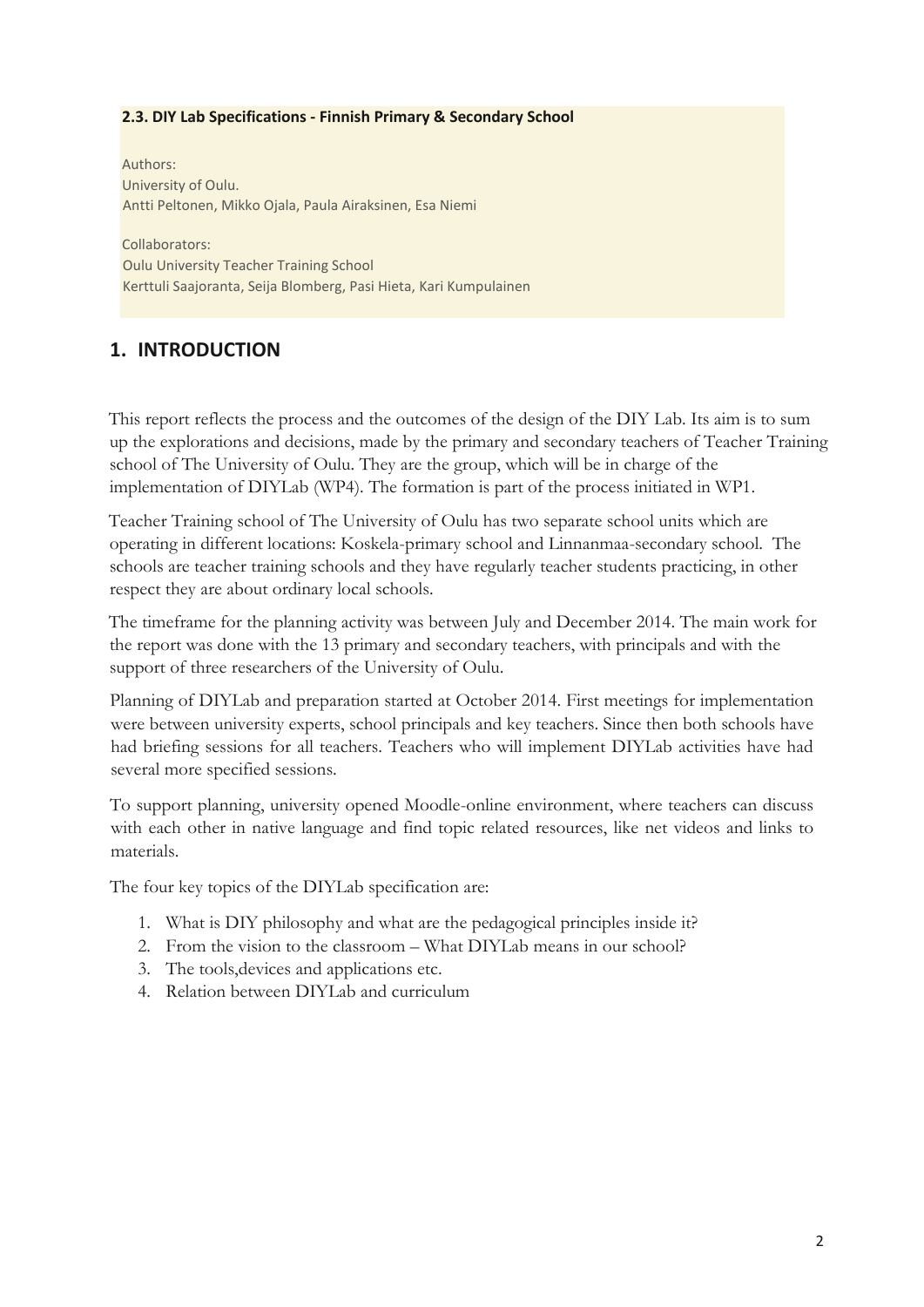## **2. Revising the pedagogical principles**

Selected online videos, which were visible in Moodle, were provided by the university, as a pedagogical background for the DIY philosophy. Themes of the videos originate from WP1 and project discussions. We found out that online forum discussions in Moodle were quite limited but the ideas from the background materials were on the table in later face to face discussions between teachers.

Background videos and online links reflect well also the basic pedagogical principles which were exploited in DIYLap plans. However planning and discussion were needed to apply the general pedagogical and methodological ideas to the school. Most of the following videos and materials are in Finnish. Names are translated for this report.

- Links and tips for **project based learning** and **evaluation** [\(http://www.avoinvirta.fi/?p=61622\)](http://www.avoinvirta.fi/?p=61622)
- **Process evaluation** as a tool for a teacher, a pupil and peers. (Ministry of Education, 2008)
- YouTube-video: **Piloting culture**. Sitra, the Finnish Innovation Fund, 2012
- **ICT and pedagogical use**. SlideShare. Matleena Laakso, 2014
- Article about **creativity and learning in school**, Helsingin Sanomat 9/2014
- **Innovative and developing school** by means **digital technology**. Video. Liisa Ilomäki (<http://www.ede.fi/moodle/mod/page/view.php?id=3612> )
- **ICT and new 2016 curriculum**. Video. Jukka Tulivuori, Ministry of Education, 2014. [\(http://www.ede.fi/moodle/mod/page/view.php?id=3407](http://www.ede.fi/moodle/mod/page/view.php?id=3407) )
- Set of **pedagogical models** and sense of community in online learning. Video. Virpi Pietikäinen, 2014 [\(http://www.ede.fi/moodle/mod/page/view.php?id=3284](http://www.ede.fi/moodle/mod/page/view.php?id=3284) )
	- o **Discovery learning**. Hakkarainen (1998);Hakkarainen, Lonka, Lipponen, (1999;2004)
	- o **Problem Based Learning**. Poikela, Poikela (2005)
	- o Future **Learning Environments.** Kirsti Lonka (10/2014)
	- o **Flipped learning**
	- o **ProjectBased Learning**
	- o **Phenomenon-based learning**.

Pedagogical aspects of DIYLab were also on a discussions in two poster sessions: (1) *National teacher training school network symposium* in Joensuu 30.10. 2015 and (2) *Educational science conference* in University of Oulu, where the poster was in Facebook page for comments on 5.-18.11.2015. Trend in verbal comments of the poster session was that in theory the pedagogical approach is good and eligible but in school practice there will be challenges.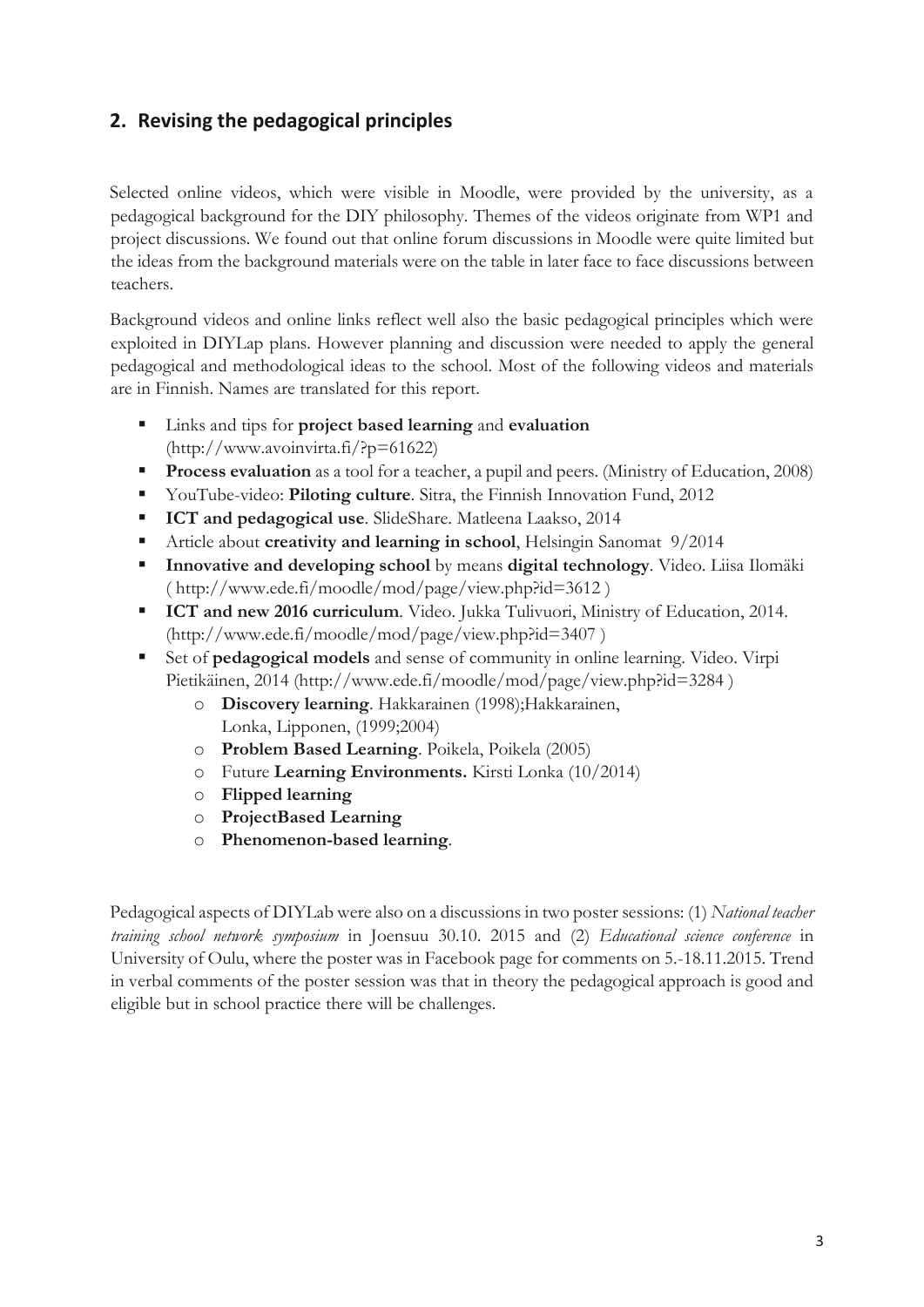## **3. From the vision to the classroom – What DIYLab means to me and in our school?**

Theoretical and methodological framework was well accepted but teachers' way of thinking was surprisingly straightforward towards the implementation. The challenge was, and will be, how to maintain innovative approach in a pressure of school routines and boundaries of the curriculum.

However, teachers creatively convert the theory into practice via goals and questions to students, like:

- "Where am I good at?"
- "What I already know well?"

According to the teachers', the motto of the project "Do it yourself" should be extended to: "**Help me to do it myself!**"

One challenge in teacher training school is that the teaching what combines subjects, requires cooperation between the teacher of the didactics, who usually observes and guides only one subject and its lessons. However, the new curriculum 2016 emphasizes transdisciplinary knowledge and this may renovate also practices of the teacher training. In this sense DIYLab is in line with the future.

Several comments from the meetings express concern how to handle and arrange the situation in a class size group:

It's a challenge to get rid of a conservative teaching culture. Digital surroundings gives freedom to teachers and learners (although digital tools are equipment. - Not a method) so that teachers can devote more time to the weaker students of the group.

In primary school it is not easy to guide pupils to do things by themselves. There is all the time an effort to promote team work.

In secondary school, a school day is made up from school subjects and lessons. DIYLab teachers put a lot of effort to combine lessons and subjects and this naturally generated co-operation between teachers.

Teachers thought, that it is important to involve parents to the project, but so far the ideas and plans are related only to informing.

Both teachers and principals of the schools consider that the best way to plan DIYLab actions is to start with pupils, classes, timeframes, subjects and other concrete things. Starting point of the university experts were more from theory and methods to practicalities. Differences on approaches did not mean conflict with pedagogical or philosophical approach of DIYLab, more like that teachers wanted to ensure that plans are feasible and DIYLab actions are sustainable. We believe that the teachers have a clear vision about DIYLab pedagogy and ideology.

Arising from that starting point, principals face the challenge, how to encourage the teachers to think innovatively and even break boundaries if needed. Another big challenge is make the new actions possible, regarding timetables, rooms and other resources.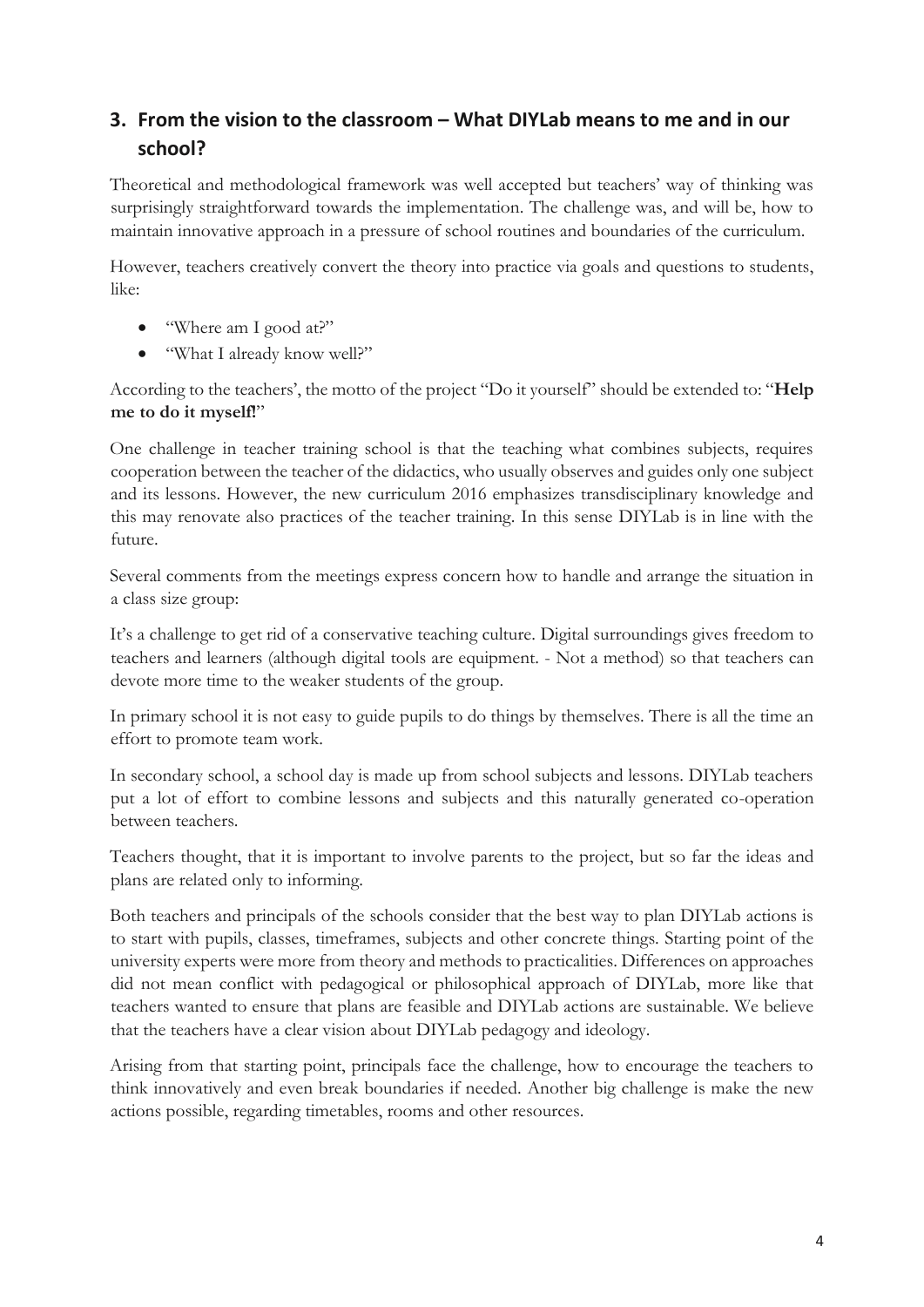### **Primary school DIYLab activities. (Timeframe: March - May 2015):**

 Theme 1:**"Force" –Thematic school subject integration** (Crafts, Physics and chemistry, Mother tongue and literature, Music, Finnish as a Second Language, English) Class: 5A, 5B Teachers: *Terho Granlund, Matti Mikkonen, Hanna-Maija Heikkinen, Helena Nissilä* 

#### **Secondary School DIYLab activities. (Timeframe April-May 2015):**

- Theme 2: "**Europe yesterday and today**" (Geography, History) Class: 8C Teachers: *Juha Wedman, Matti Ojakoski*
- Theme 3: "**Traffic -Behavior, road safety, environmentalism**" Class: 8B, 8C Teachers: *Hanna Tuhkanen, Terhi Ylöniemi, Hellevi Kupila, Riikka Kiiveri-Raappana*
- Theme 4: "**North-America and immigration throughout history**" Class: 7B Teachers: *Katrimaija Lehtinen-Itälä, Virpi Sivonen-Sankala*
- Theme 5: "**Light as wave motion"** (Physics) Class: 7B Teacher: *Eero Ijäs*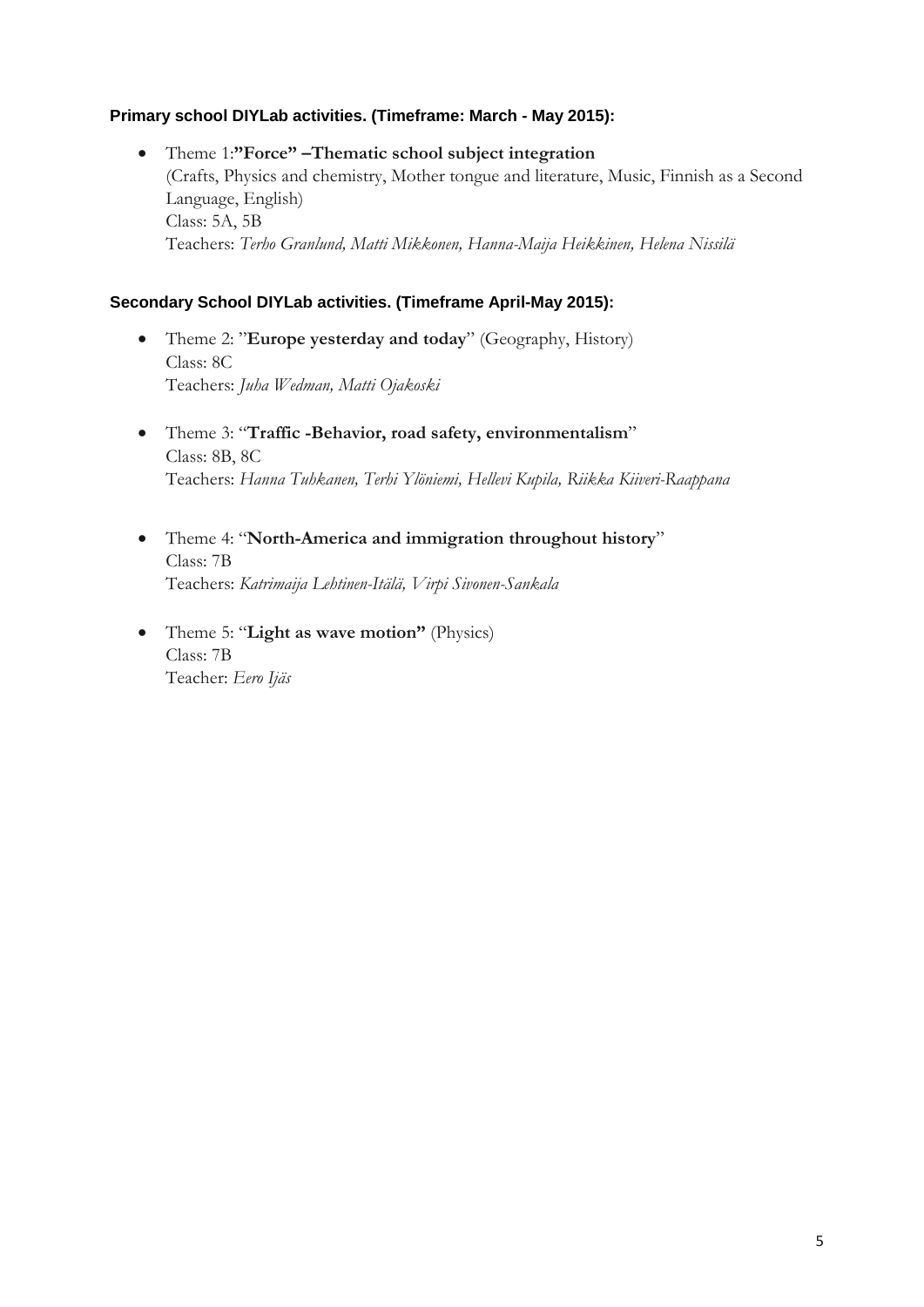## **4. The devices and applications, programs and other tools**

Both schools have quite good ICT-infrastructure and it will be used widely in activities.

Teachers have also made plans to get the work process and product documented by videos and photos, bearing in mind that the practices will be shared through DIYLab hub.

**Primary School ICT-infrastructure**, which is available for the activities

- Computer class rooms (PC for every pupil.)
- iPad tablets for one class (Bookable for lesson use. Specific Apps can be bought if needed. Several already available, like iStopMotion. on ten tablets)
- School web portal for information
- WiFi-network available
- Google Apps For Education

**Secondary school ICT-infrastructure**, which is available for the activities:

- Computer class rooms
- 32 iPad tablets (Bookable for lesson use. Specific Apps can be bought if needed.)
- School web portal for information
- WiFi-network available
- Google Apps For Education

Primary school activity "Force" contains mechanical and technical materials and digital actions and there is a good possibility to develop and observe DIY-approach, what combines both worlds.